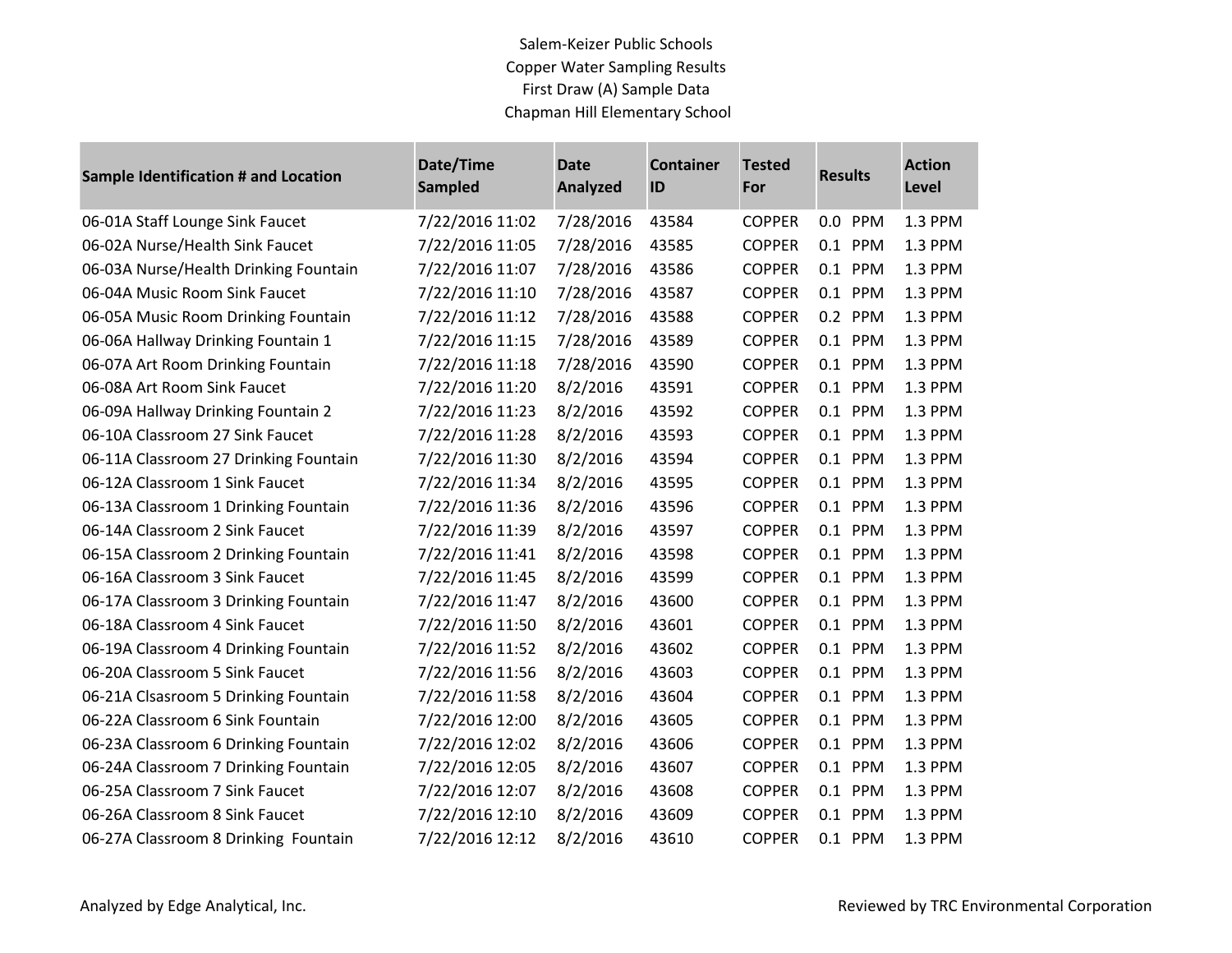| <b>Sample Identification # and Location</b> | Date/Time<br><b>Sampled</b> | Date<br><b>Analyzed</b> | <b>Container</b><br>ID | <b>Tested</b><br>For | <b>Results</b> | <b>Action</b><br>Level |
|---------------------------------------------|-----------------------------|-------------------------|------------------------|----------------------|----------------|------------------------|
| 06-28A Computer Lab 25 Sink Faucet          | 7/22/2016 12:15             | 8/2/2016                | 43611                  | <b>COPPER</b>        | 0.1 PPM        | 1.3 PPM                |
| 06-29A Computer Lab 25 Drinking Fountain    | 7/22/2016 12:17             | 8/2/2016                | 43612                  | <b>COPPER</b>        | 0.1 PPM        | 1.3 PPM                |
| 06-30A Kitchen Food Prep Sink Faucet        | 7/22/2016 12:20             | 8/2/2016                | 43613                  | <b>COPPER</b>        | 0.1 PPM        | 1.3 PPM                |
| 06-31A Classroom 9 Sink Faucet              | 7/22/2016 12:23             | 8/2/2016                | 43614                  | <b>COPPER</b>        | 0.1 PPM        | 1.3 PPM                |
| 06-32A Classroom 9 Drinking Fountain        | 7/22/2016 12:25             | 8/2/2016                | 43615                  | <b>COPPER</b>        | 0.0 PPM        | 1.3 PPM                |
| 06-33A Classroom 10 Sink Fountain           | 7/22/2016 12:28             | 8/2/2016                | 43616                  | <b>COPPER</b>        | 0.1 PPM        | 1.3 PPM                |
| 06-34A Classroom 10 Drinking Fountain       | 7/22/2016 12:30             | 8/2/2016                | 43617                  | <b>COPPER</b>        | 0.1 PPM        | 1.3 PPM                |
| 06-35A Classroom 20 Sink Faucet             | 7/22/2016 12:34             | 8/2/2016                | 43618                  | <b>COPPER</b>        | 0.1 PPM        | 1.3 PPM                |
| 06-36A Classroom 20 Drinking Fountain       | 7/22/2016 12:36             | 8/2/2016                | 43619                  | <b>COPPER</b>        | 0.1 PPM        | 1.3 PPM                |
| 06-37A Classroom 19 Sink Faucet             | 7/22/2016 12:39             | 8/2/2016                | 43620                  | <b>COPPER</b>        | 0.1 PPM        | 1.3 PPM                |
| 06-38A Classroom 19 Drinking Faucet         | 7/22/2016 12:41             | 8/2/2016                | 43621                  | <b>COPPER</b>        | 0.1 PPM        | 1.3 PPM                |
| 06-39A Classroom 11 Sink Faucet             | 7/22/2016 12:45             | 8/2/2016                | 43622                  | <b>COPPER</b>        | 0.1 PPM        | 1.3 PPM                |
| 06-40A Classroom 11 Drinking Fountain       | 7/22/2016 12:47             | 8/2/2016                | 43623                  | <b>COPPER</b>        | 0.2 PPM        | 1.3 PPM                |
| 06-41A Classroom 12 Sink Faucet             | 7/22/2016 12:49             | 8/2/2016                | 43624                  | <b>COPPER</b>        | 0.2 PPM        | 1.3 PPM                |
| 06-42A Classroom 12 Drinking Fountain       | 7/22/2016 12:51             | 8/2/2016                | 43625                  | <b>COPPER</b>        | 0.1 PPM        | 1.3 PPM                |
| 06-43A Classroom 13 Sink Faucet             | 7/22/2016 12:54             | 8/2/2016                | 43626                  | <b>COPPER</b>        | 0.2 PPM        | 1.3 PPM                |
| 06-44A Classroom 13 Drinking Fountain       | 7/22/2016 12:56             | 8/5/2016                | 43627                  | <b>COPPER</b>        | 0.1 PPM        | 1.3 PPM                |
| 06-45A Classroom 14 Sink Faucet             | 7/22/2016 12:59             | 8/2/2016                | 43628                  | <b>COPPER</b>        | 0.1 PPM        | 1.3 PPM                |
| 06-46A Classroom 14 Drinking Fountain       | 7/22/2016 13:01             | 8/2/2016                | 43629                  | <b>COPPER</b>        | 0.1 PPM        | 1.3 PPM                |
| 06-47A Classroom 15 Sink Faucet             | 7/22/2016 13:04             | 8/2/2016                | 43630                  | <b>COPPER</b>        | 0.1 PPM        | 1.3 PPM                |
| 06-48A Classroom 15 Drinking Fountain       | 7/22/2016 13:06             | 8/2/2016                | 43631                  | <b>COPPER</b>        | 0.1 PPM        | 1.3 PPM                |
| 06-49A Classroom 16 Sink Faucet             | 7/22/2016 13:09             | 8/2/2016                | 43632                  | <b>COPPER</b>        | 0.2 PPM        | 1.3 PPM                |
| 06-50A Classroom 16 Drinking Fountain       | 7/22/2016 13:11             | 8/2/2016                | 43633                  | <b>COPPER</b>        | 0.1 PPM        | 1.3 PPM                |
| 06-51A Classroom 17 Sink Faucet             | 7/22/2016 13:14             | 8/2/2016                | 43634                  | <b>COPPER</b>        | 0.1 PPM        | 1.3 PPM                |
| 06-52A Classroom 17 Drinking Faucet         | 7/22/2016 13:16             | 8/2/2016                | 43635                  | <b>COPPER</b>        | 0.1 PPM        | 1.3 PPM                |
| 06-53A Classroom 18 Sink Faucet             | 7/22/2016 13:19             | 8/2/2016                | 43636                  | <b>COPPER</b>        | 0.0 PPM        | 1.3 PPM                |
| 06-54A Classroom 18 Drinking Fountain       | 7/22/2016 13:21             | 8/2/2016                | 43637                  | <b>COPPER</b>        | 0.0 PPM        | 1.3 PPM                |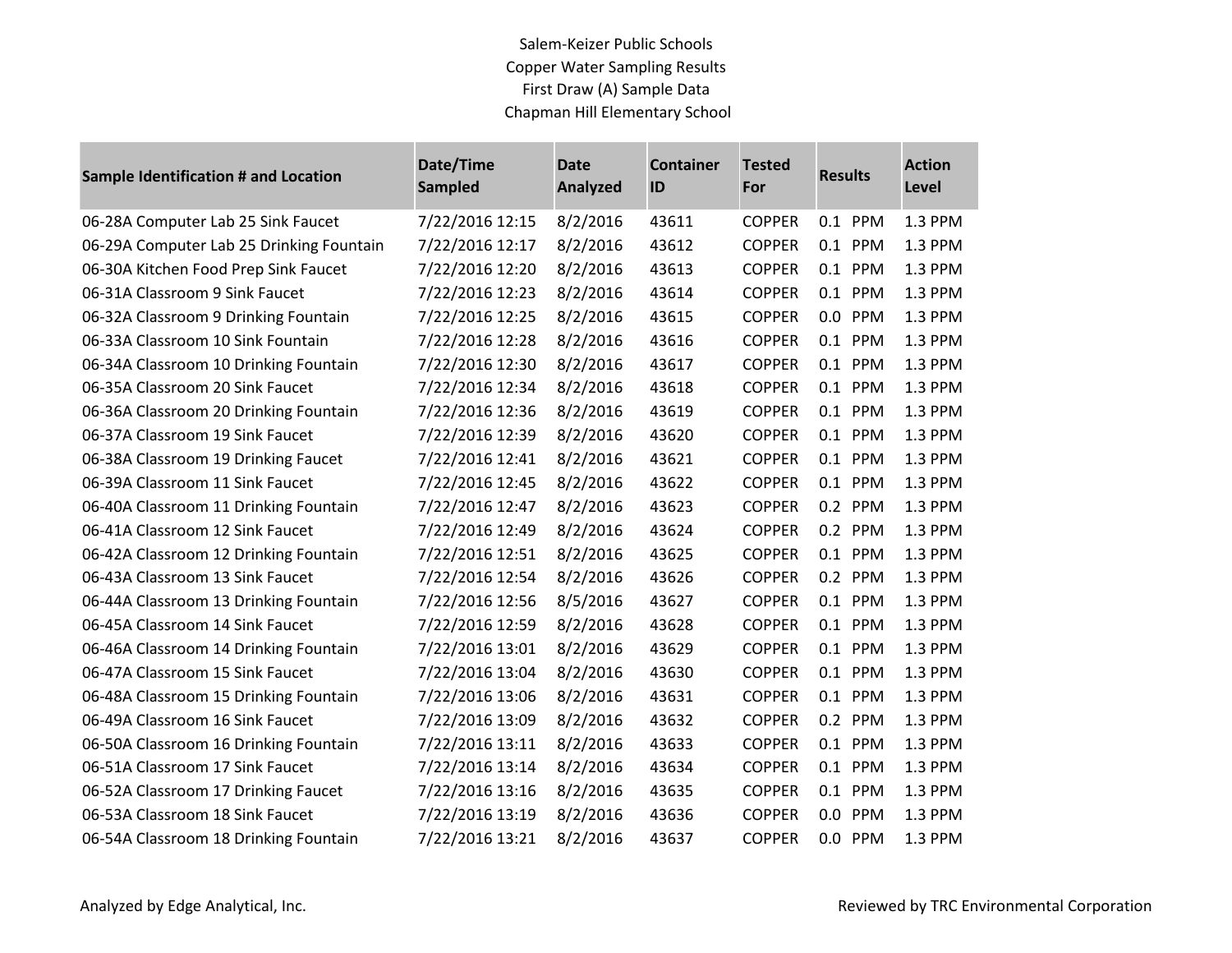| <b>Sample Identification # and Location</b> | Date/Time<br><b>Sampled</b> | Date<br><b>Analyzed</b> | <b>Container</b><br>ID | <b>Tested</b><br>For | <b>Results</b>    | <b>Action</b><br>Level |
|---------------------------------------------|-----------------------------|-------------------------|------------------------|----------------------|-------------------|------------------------|
| 06-55A Staff Lounge Drinking Fountain       | 7/22/2016 11:25             | 8/2/2016                | 43638                  | <b>COPPER</b>        | <b>PPM</b><br>0.0 | 1.3 PPM                |

EPA Action Level for Copper in Schools is 1.3 PPM

**SKPS Action Level for Copper is 1.3 PPM** 

**Highlighted samples are at or exceed the Salem-Keizer Public Schools (SKPS) Action Level**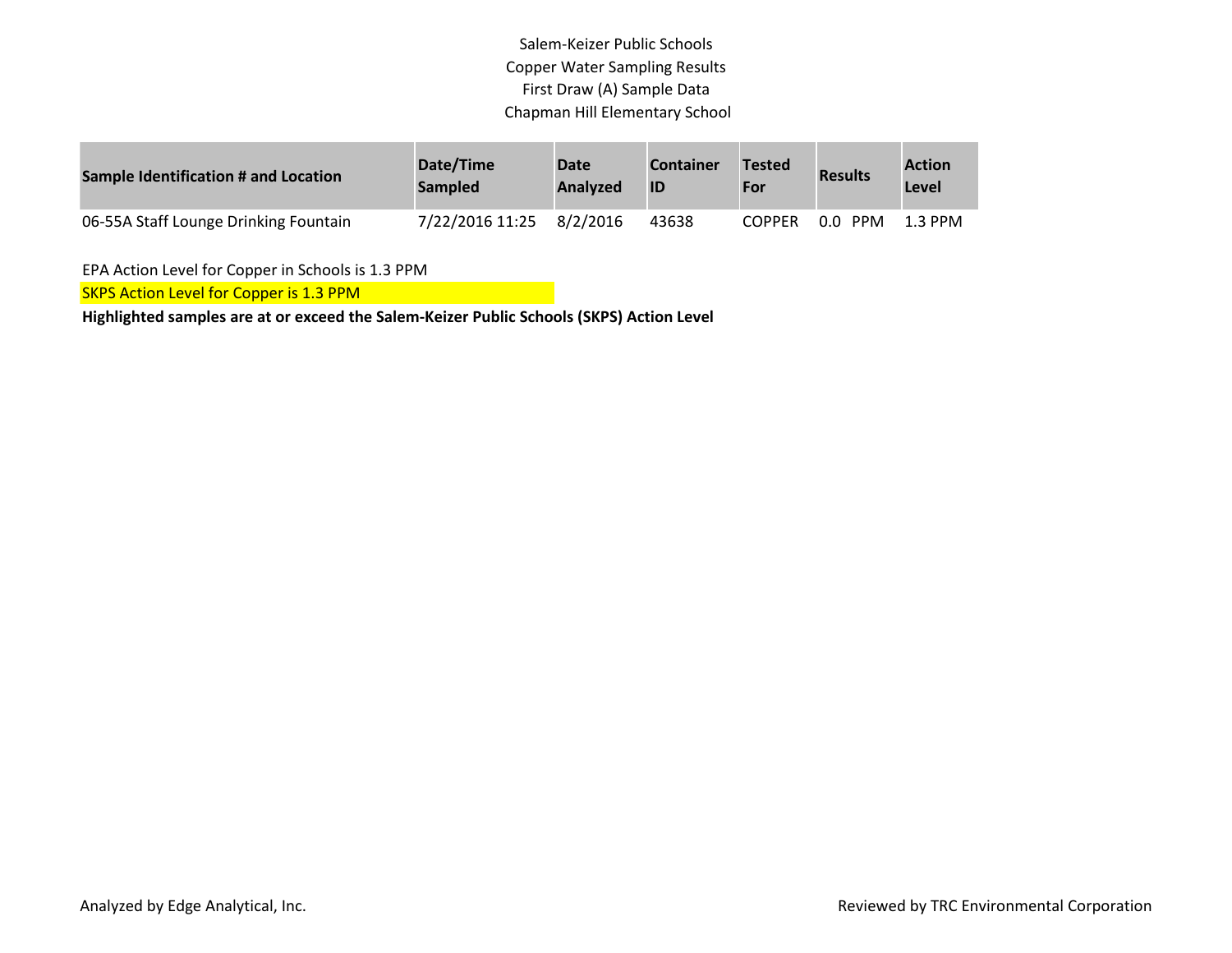| <b>Sample Identification # and Location</b> | Date/Time<br><b>Sampled</b> | Date<br>Analyzed | <b>Container</b><br>ID | <b>Tested</b><br>For | <b>Results</b>  | <b>Action</b><br>Level |
|---------------------------------------------|-----------------------------|------------------|------------------------|----------------------|-----------------|------------------------|
| 06-08C Art Room Sink Faucet                 | 11/4/2016 5:06              | 11/7/2016 67543  |                        | <b>COPPER</b>        | 0.2 PPM         | 1.3 PPM                |
| 06-11C Classroom 27 Drinking Fountain       | 11/4/2016 5:16              | 11/7/2016 67544  |                        | COPPER               | 0.2 PPM 1.3 PPM |                        |

EPA Action Level for Copper in Schools is 1.3 PPM

**SKPS Action Level for Copper is 1.3 PPM** 

**Highlighted samples are at or exceed the Salem-Keizer Public Schools (SKPS) Action Level**